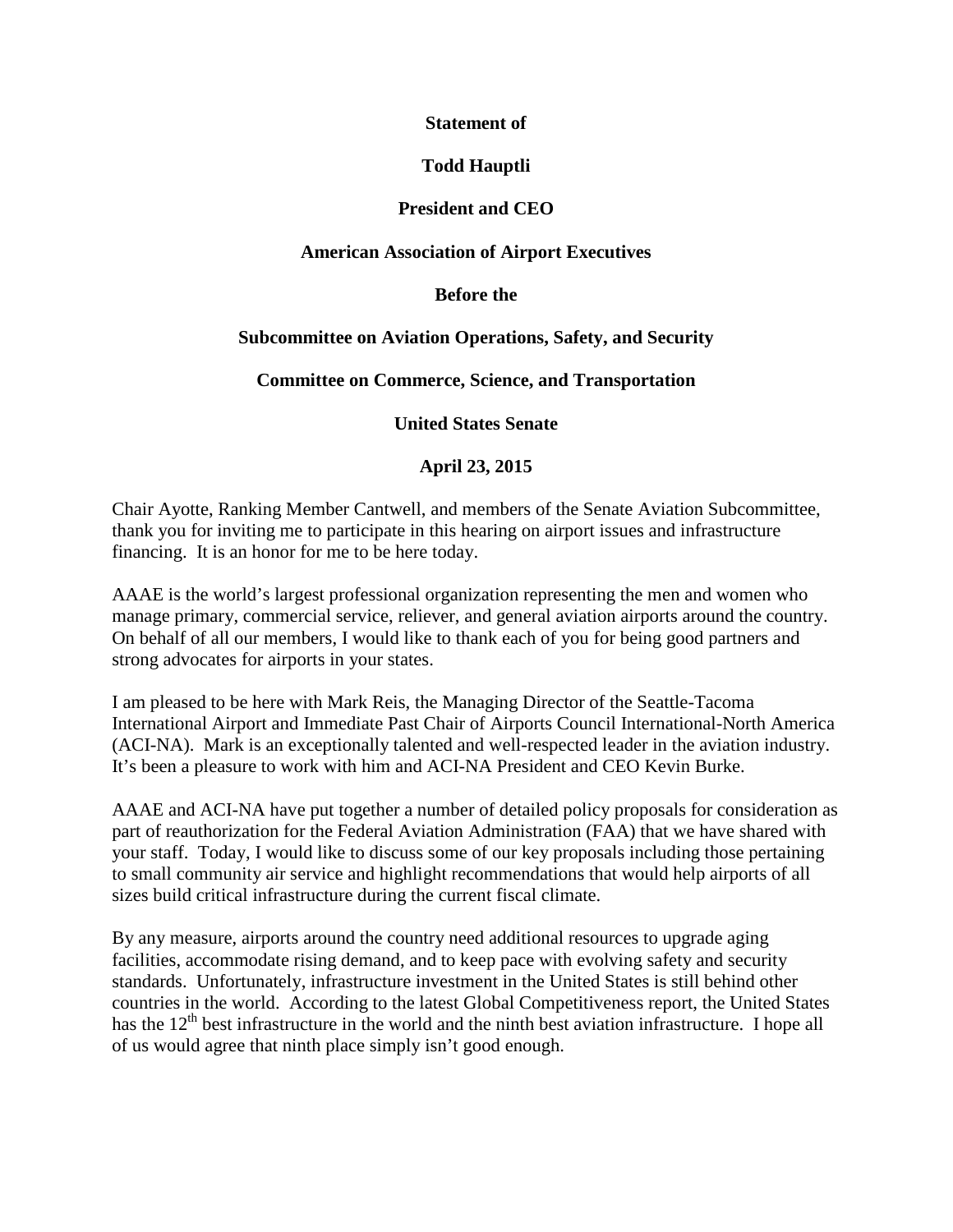At a time when there is enormous pressure to reduce federal spending, modernizing the local Passenger Facility Charge (PFC) is the best way to deliver additional resource to airports and make our infrastructure more competitive. That's why AAAE, ACI-NA, and a group of large hub airports that participate in the Gateway Airports Council are urging you to update the federal cap on PFCs from \$4.50 to \$8.50 and allow it to be periodically adjusted for inflation.

Last adjusted in 2000, a modernized PFC would help airports of all sizes. In fact, some of the most compelling calls for self-help come from small airports in communities like Manchester, New Hampshire; Sioux Falls, South Dakota; and Spokane, Washington. The following includes a more detailed discussion of PFCs as well as other financing recommendations.

# **Increasing Demand and Congestion; Airport Capital Needs**

*Increasing Demand:* Airports, airlines, and federal agencies are all expecting passenger levels to increase in the short- and long-term. Airlines for America (A4A) is predicting that air travel this spring will reach 2.2 million passengers per day and rise to the "highest level in seven years." The airlines estimate that almost 135 million passengers will fly on U.S. carriers between March 1 and April 30 – an increase of 6.6 million passengers from same two-month period in 2013.

The FAA also anticipates that passenger levels will continue to climb. The agency estimates that U.S. commercial air carrier enplanements will increase from less than 740 million in 2013 to almost 776 million this year – an increase of 36 million passengers. That's more than the combined populations of Florida, Washington, New Hampshire, and South Dakota.

# 36 Million More Enplanements 2013-2015: Populations of FL, WA, NH, SD\*

(Sources: FAA Aerospace Forecast Fiscal Years 2015-2035: U.S. Census Bureau)



\*U.S. Commerical Air Carriers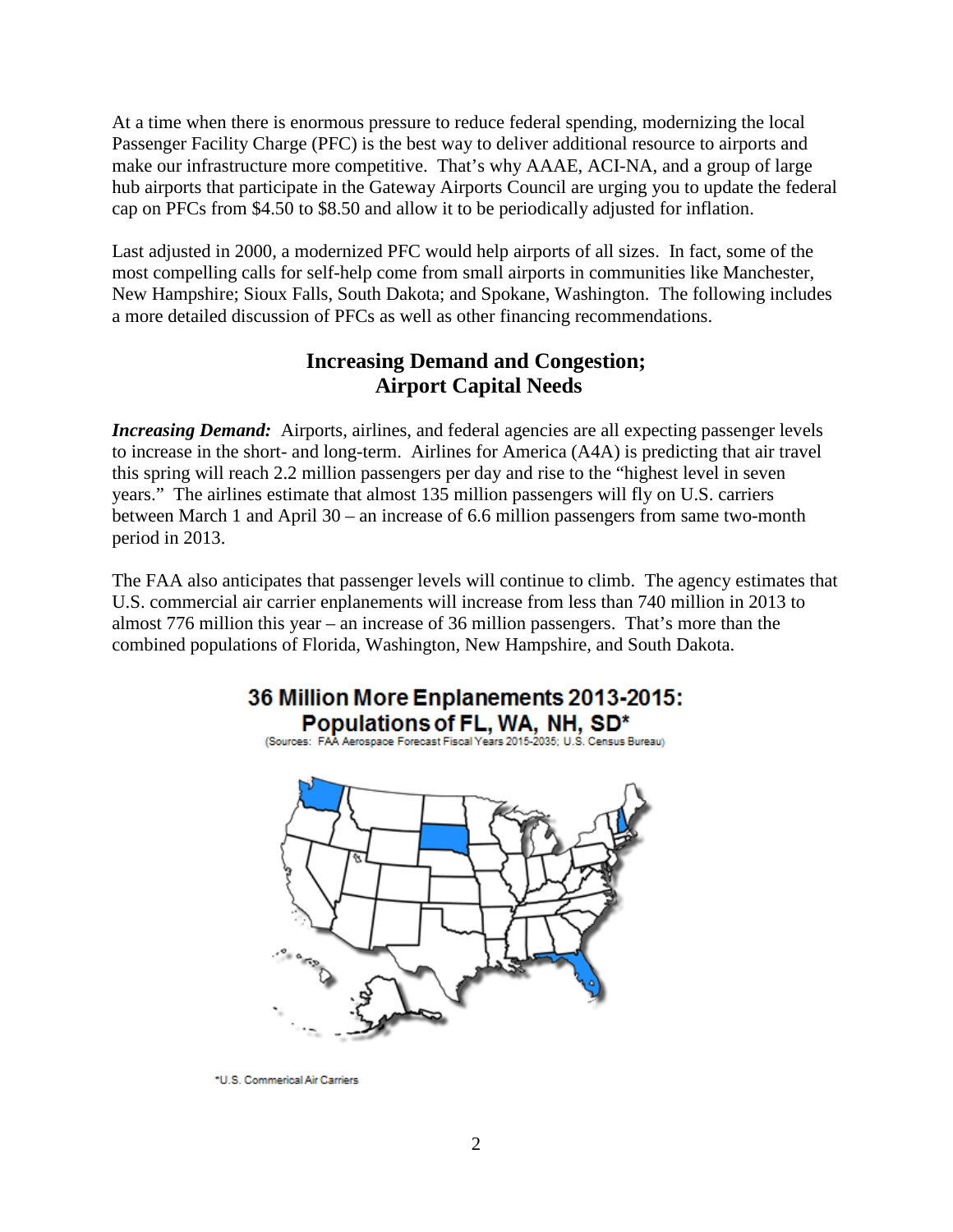The FAA's latest Aerospace Forecast also indicates that enplanements are expected to increase to more than 800 million passengers by 2017. The agency anticipates that passenger enplanements will reach the one billion mark by 2029 – just 14 years from now. By 2034, passenger levels are expected to exceed 1.1 billion.

Another 320 million passengers is the equivalent of adding the entire U.S. population to our already constrained aviation system. That may seem like a long time into the future, and the FAA's estimates may change some. But planning, designing, and building runways and other capacity-enhancing projects can take an enormous amount of time.

Airports simply don't have the luxury of being able to flip a switch and instantly complete a new runway or some other large capacity project. The Department of Transportation (DOT) "Beyond Traffic" report points out that "building a new airport runway can easily take more than a decade…."

Airports need to begin preparing now for increasing passengers and start planning and financing time-consuming infrastructure projects. And it will be increasingly difficult for airports to fund those projects if PFCs remain artificially capped at \$4.50 as they have been since 2000.

*Increasing Flight Delays, Cancellations, and Complaints:* Without adequate airport infrastructure investment, increasing demand will likely translate into increasing congestion, more flight delays, more cancellations, and more customer complaints.

Airline flight delays and cancellations have been creeping back up in the past few years. According to the Bureau of Transportation Statistics (BTS), more than 21.3 percent of arrivals were delayed in 2014 – up from 16.7 percent in 2012. Travel over the busy holidays is also becoming more challenging. Twenty-two percent of flights were delayed over the Thanksgiving holiday last year – the highest percentage since 2007.

The number of cancelled flights has been rising, too. BTS indicates that U.S. carriers cancelled almost 127,000 flights last year – the most since 2008.

With increasing flight delays and cancellations, it's no wonder that passenger complaints are escalating. According to DOT Air Travel Consumer Reports, the agency received almost 5,000 complaints about flight delays, cancellations, and misconnections last year. That number is up about 25 percent from 2013.

*Airport Capital Needs:* With increasing passenger levels, airports are also facing significant capital needs. As part of its 2015 National Plan of Integrated Airports System (NPIAS), the FAA estimated that there are \$33.5 billion in AIP-eligible projects between 2015 and 2019 or approximately \$6.7 billion per year. The annual average is twice the current funding level.

The FAA's NPIAS provides a snapshot of certain airport capital needs. But it is important to note that the FAA estimate only reflects those projects that are eligible for federal funds. The FAA report does not include other necessary but ineligible infrastructure projects such as gates and certain terminal projects that airports fund with PFCs and other revenue sources.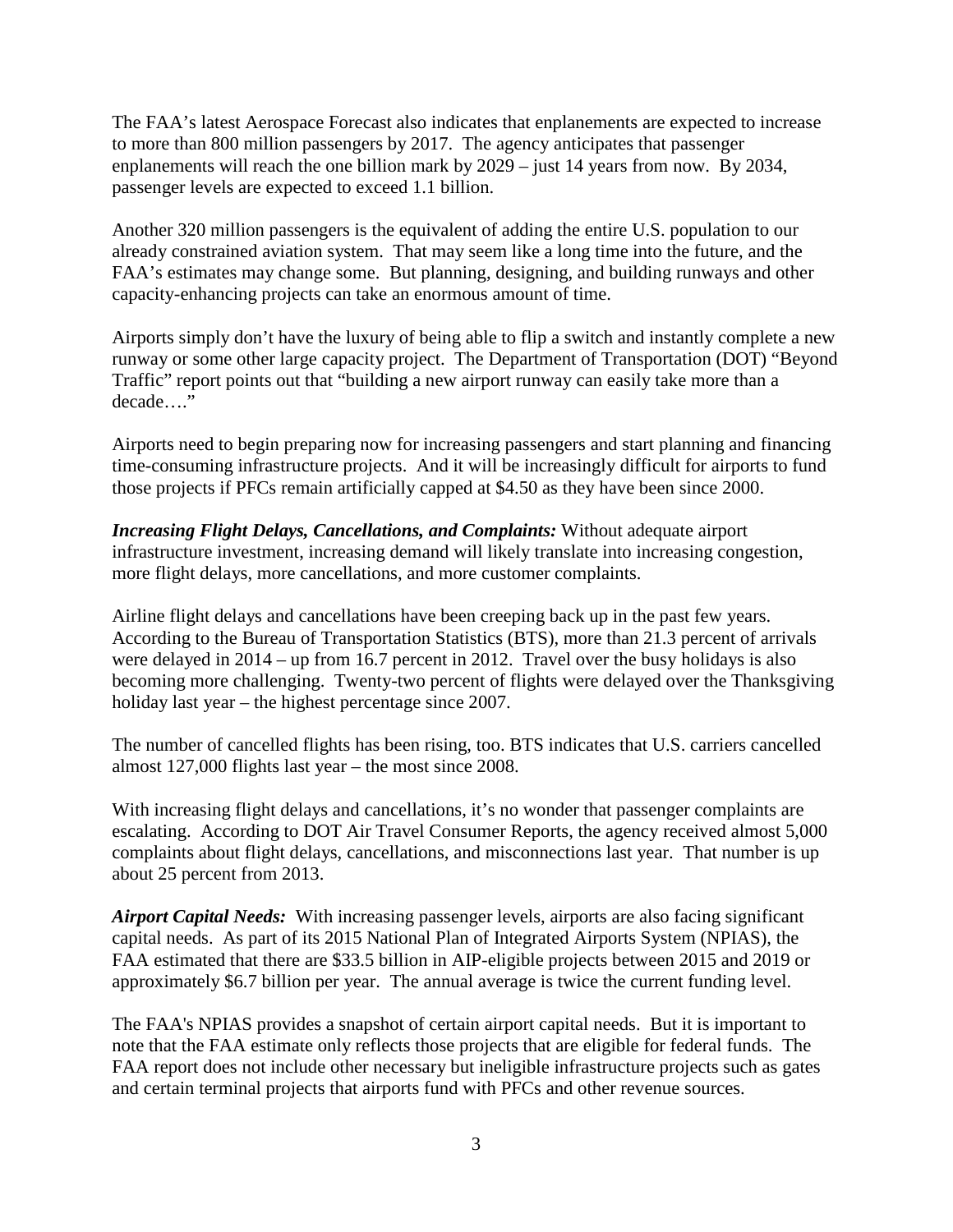Like the FAA, ACI-NA has a long track record of evaluating airport capital needs. The association's latest Capital Needs Survey estimates that airports will have \$75.7 billion in capital needs between 2015 and 2019 or more than \$15.1 billion annually for AIP-eligible and other necessary projects. This is more than twice the \$6.2 billion that airports expect to receive in AIP funds and PFC revenue this year.

# **Recommendations for Helping Airports Finance Critical Infrastructure Projects**

Airports rely on a combination of PFCs, AIP funds, bonds, state and local grants, and other airport revenue to finance infrastructure projects at their facilities. But it is important to note that unlike AIP and PFCs, bonds are not a revenue source – they are essentially loans that airports need to pay back. As one airport executive described it:

"Bonding is a stop-gap fix for a lack of funding needed for immediate projects. It is a loan, plain and simple, and is not a revenue source. Any use of bonding is simply kicking the can down the road for future passengers to pay."

In terms of additional borrowing, many airports are unable to issue new bonds because they have reached the limits of their debt capacity. Other small airports are unable to go to the bond market to finance infrastructure projects. In fact, FAA financial reports show that airports had \$84 billion in debt at the end of 2013.

Ensuring that airports collectively have adequate funding to build critical infrastructure projects will require Congressional action on PFCs, AIP, and the tax-treatment of airport bonds. Needless to say, flat or reduced AIP funding will only increase pressure on airports to secure funds from other revenue sources like PFCs.

*Modernize Federal Cap on Local PFCs:* AAAE, ACI-NA, and the Gateway Airports Council – a group of large hub airports – are united behind a proposal to update the federal cap on local PFCs from \$4.50 to \$8.50 and to allow for the periodic adjustment of the cap for inflation. Modernizing the PFC cap continues to be our top priority for the next FAA reauthorization bill.

For 25 years, the PFC program has helped airports increase safety, security, and capacity; mitigate the impact of aircraft noise; and increase competition. Airports use money generated from PFCs for a variety of purposes including building new runways, taxiways, and terminals.

PFCs are local fees that must be approved locally, imposed locally, and used locally for projects approved by DOT in consultation with the airlines. There is an inherent level of accountability locally that ensures any revenues raised through the PFC are used for critical locally-supported projects.

A PFC adjustment is long overdue. The cap has not been adjusted since 2000 –15 years ago. Considering the ongoing pressure to reduce federal spending, it is now more important than ever that Congress raise the federal cap on local PFCs. Modernizing the cap would allow airports to finance a greater share of critical infrastructure projects with their own local revenues.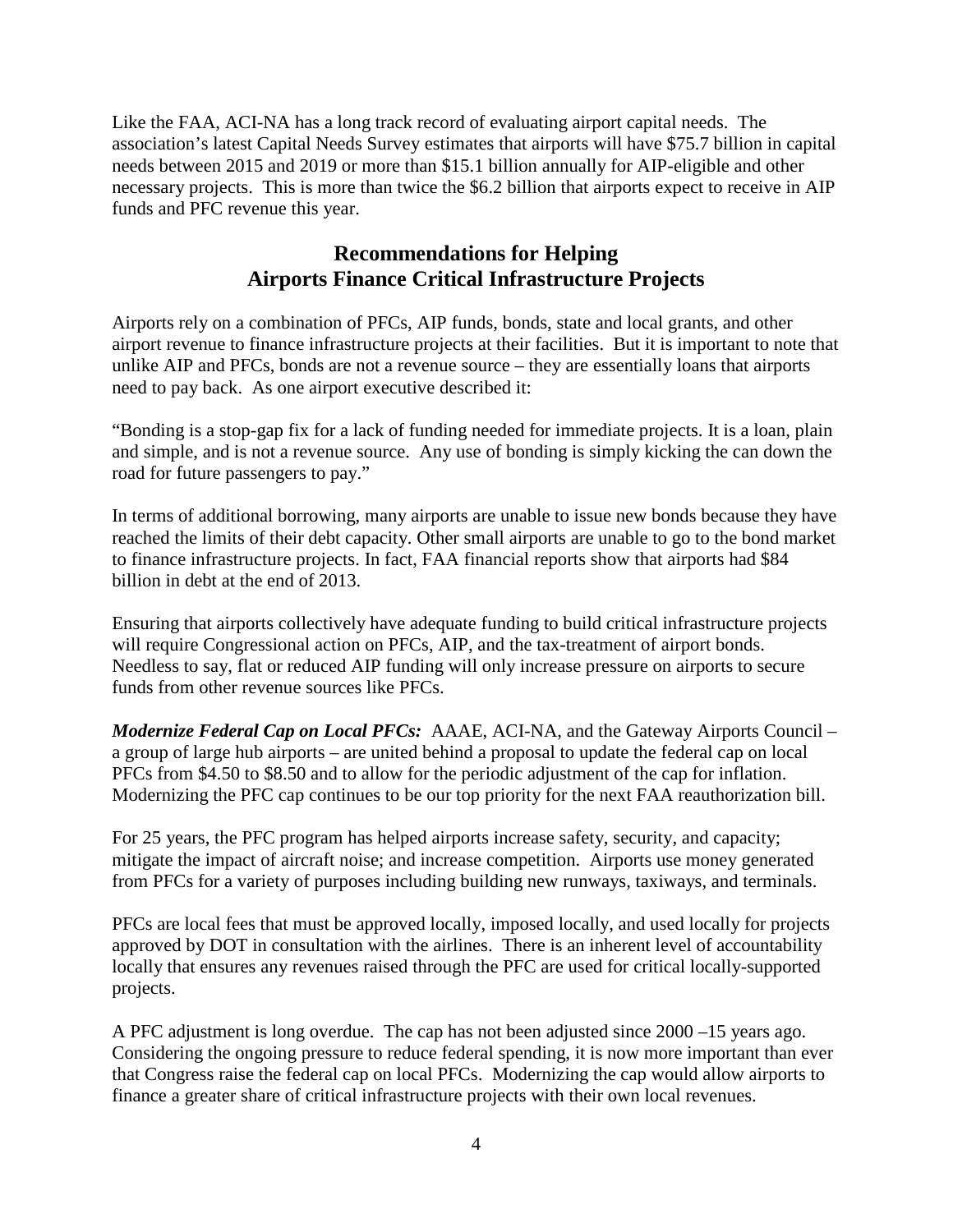The \$253 million cut in AIP funding that airports sustained in 2013 as part of the sequestration process underscores the need for Congress to update the federal cap on local PFCs. Modernizing the PFC cap would provide airports with the self-help they need to finance critical infrastructure projects without relying as much on scarce federal funds.

*PFCs Help Increase Capacity; Enhance Competition:* Airports use PFC revenue to build infrastructure projects that increase capacity, reduce delays, and enhance competition among carriers.

*Port Authority of New York and New Jersey:* The Port Authority of New York and New Jersey, for example, is using PFCs and other sources of revenue to reconstruct runways at John F. Kennedy International Airport. The improved runways will help increase capacity, reduce delays, and enhance safety at one of the nation's busiest airports.

The Port Authority is both widening its runways to accommodate larger aircraft and raising them by a foot for flood mitigation. In the past five years, the Port Authority has used \$470 million in PFC revenue for runway widening and raising, \$162 million for Runway Safety Areas, and \$115 million for delay reduction. Again, this \$750 million in capacity- and safety-related projects simply wouldn't be possible without local user fees.

Meanwhile, the Port Authority is moving forward with plans to replace the aging Central Terminal at LaGuardia Airport. Airport terminals – like runways and taxiways – increase capacity. Without a new terminal, LaGuardia simply wouldn't be able to efficiently accommodate four million additional passengers annually.

Almost half of the funding for the more than \$3 billion Central Terminal project will come from PFCs. Raising the PFC cap to \$8.50 and indexing it for inflation would allow airports like those in New York and New Jersey to invest in additional capacity- and safety-related projects on the airside and the landside.

*Tampa International Airport:* PFCs can help increase airline competition, and that's exactly what happened at the Tampa International Airport. The airport's international terminal in 2011 was at capacity and needed to be expanded. The airport embarked on a \$27 million terminal project that would not have been possible without \$8 million in PFC revenue.

As a result of the PFC investment, the airport was able to bring in three new airlines: Edelweiss Airlines, Copa Airlines, and Lufthansa. The return on investment is substantial. The airport used \$8 million in PFCs, and airport officials estimate that the new service will have an annual economic impact on the region of at least \$120 million.

*PFCs Help Small Airports:* Although large airports obviously benefit from PFCs, the local user fee is an important source of income for smaller commercial service airports, too. Small airports rely on PFCs to augment their AIP funding and to help pay the higher local matching requirement for AIP funds.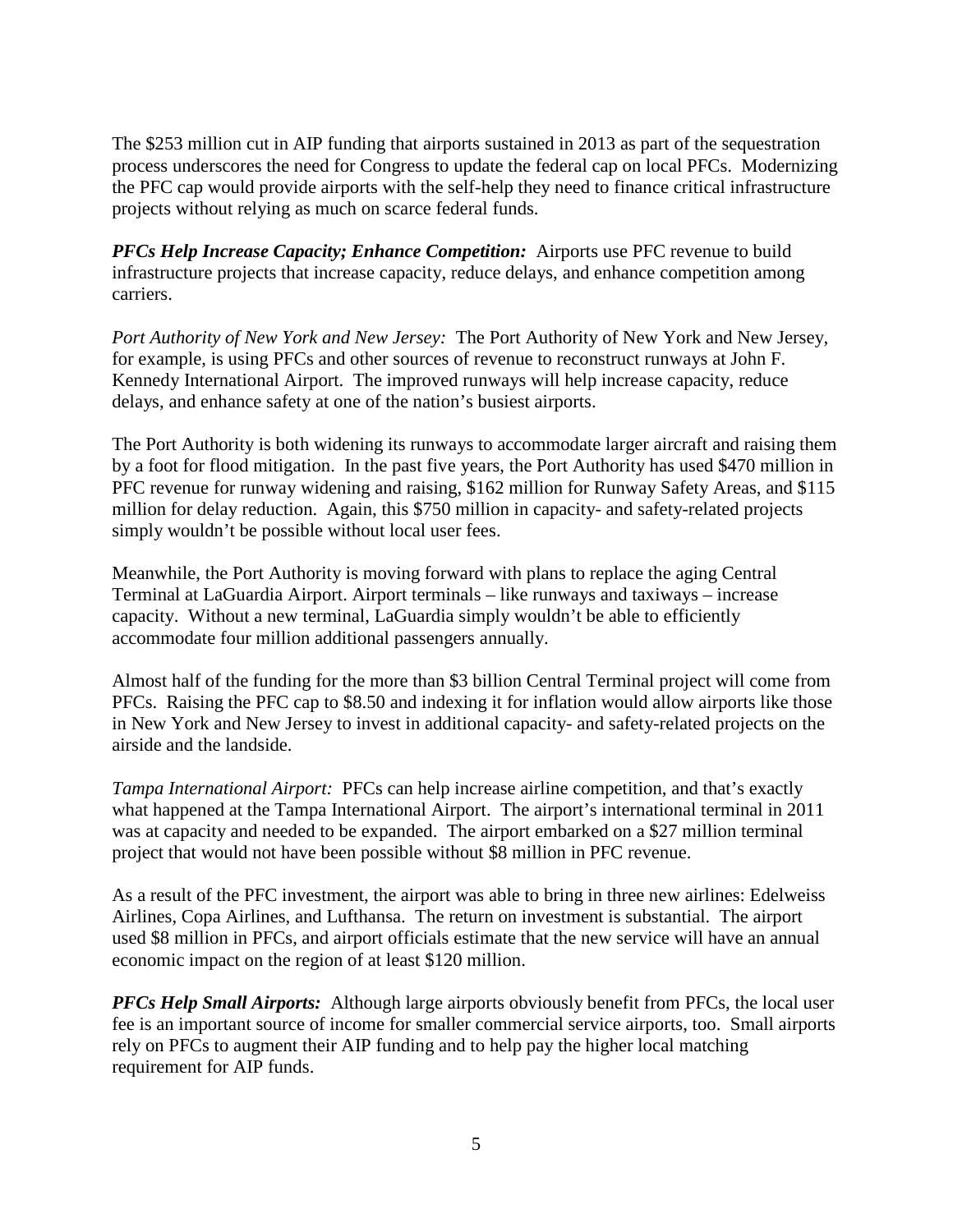The last FAA bill reduced the federal share for projects at small airports from 95 percent to 90 percent. Doubling the local match requirement had an enormous financial impact on small airports. Adjusting the PFC cap to \$8.50 would help small airports generate more local revenue to meet their higher local requirements.

*Manchester Regional Airport:* The Manchester-Boston Regional Airport, a small hub airport in New Hampshire, is pressing for a modernized PFC. Airport Director and AAAE First Past Chair Mark Brewer, A.A.E, said that the airport could use the increased PFC revenue to make additional payments on its existing debt service on PFC projects – a proposal that would help airlines operating at the New Hampshire airport.

"By using PFC revenue for that purpose we could reduce the debt load on airline rates and charges," Brewer told lawmakers when he appeared before the House Aviation Subcommittee in late 2013. "This is yet another example of where airports and airlines would truly benefit from a PFC increase."

*Spokane International Airport:* The Spokane International Airport has used PFCs to fund almost \$120 million in safety, efficiency, and capacity improvements over the years. Larry Krauter, A.A.E., the Chief Executive Officer at the airport, says that some of those projects may not have been completed without revenue from the local user fee. Other projects may have taken longer to implement, cost more to complete, and required the airport to issue more debt.

The Spokane airport plans to use additional PFC revenue to finance a number of important projects such as airfield perimeter security enhancements and security access control improvements. A higher PFC cap would allow the airport to fund a needed terminal renovation and expansion project on a pay-as-you-go basis while simultaneously reducing or eliminating the need to issue more debt, which again would increase cost and time.

The Spokane airport values it relationships with its airline partners, and revenue from airline rates and charges helps pay for airport operating expenses. But like many small- and mediumsized airports around the country, airport officials are not expecting the airlines to make substantial investments in their capital projects – especially for projects that enhance competition.

"Historically, the airlines have spent very little on improvements at Spokane International Airport and do not have any intentions of spending significant amounts of capital funds to improve the passenger experience at SIA or to address other deficiencies," Krauter said. "That is why the PFC is important as well as why we support its modernization to restore the lost buying power that has eroded since it was last adjusted in 2000."

*Sioux Falls Regional Airport:* Because of the increasing pressure on AIP funding, some smaller airports that haven't collected PFCs in the past are turning to the local fee for help. Airport officials at the Sioux Falls Regional Airport recently explained why the small hub airport in South Dakota plans to use PFCs to finance its infrastructure projects.

"Due to the shrinking Airport Improvement Program…our ability to fund major projects is in jeopardy. We actually have two projects planned for our primary runway with costs in the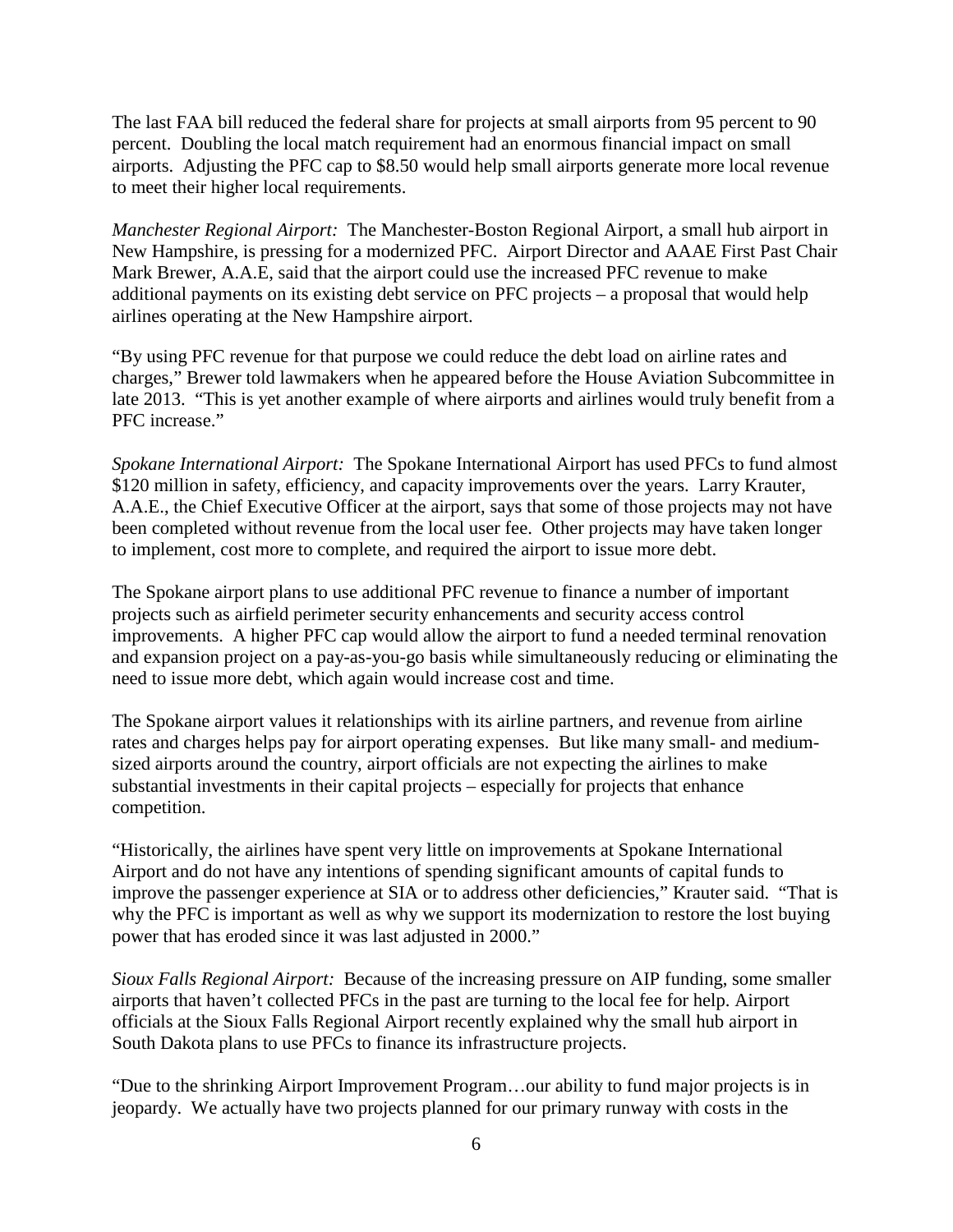multiple tens of millions," airport officials explained. "At this time, it appears that AIP will only cover a portion of that need. There is simply not enough discretionary funding to support the projects. The result is that we are forced to pursue PFC funding."

Other small commercial service and general aviation airports that don't collect PFCs also benefit from the PFC program. That's because large and medium hub airports that collect PFCs turn back up to 75 percent of their AIP entitlements, and a large percentage of those withheld funds are distributed to small airports through the Small Airport Fund. Small airports received roughly \$500 million from the fund in FY15.

*Construction Cost Inflation:* Airport efforts to prepare for increasing passenger levels have been hampered by rising construction costs. According to the Means Construction Cost Indexes, the average construction costs for 30 major U.S. cities jumped more than 70 percent since 2000 – the last time Congress raised the PFC cap.

Unfortunately, rising construction costs have eroded the purchasing power of PFCs and AIP funds. For instance, a \$4.50 PFC is worth approximately half that amount today – about \$2.41 according to the Engineering News Record Construction Cost Indexes and about \$2.24 according to the Means Construction Cost Indexes. Unless corrective action is taken, the value of PFCs will erode even more.

In order to keep up with construction inflation, it is necessary to raise the PFC cap to \$8.50 today. Keep in mind that raising the cap to that level would only allow PFCs to keep up with construction cost inflation that has already occurred. The cap also needs to be adjusted periodically to prevent further erosion.

# **"Classic Example of a User Fee"**

Despite claims from the airline industry, PFCs are not taxes. PFCs are local user fees charged to passengers using airport facilities to help defray the costs of building airport infrastructure. Moreover, PFCs are imposed by states or units of local government – not the federal government. PFCs are not collected by the federal government, not spent by the federal government, and not deposited into the U.S. Treasury.

The highly-respected and non-partisan Congressional Research Service agrees that PFCs are not taxes. In a January 2015 report, CRS accurately describes the PFC as "a state, local, or port authority fee, not a federally imposed tax deposited into the Treasury."

Marc Scribner from the libertarian Competitive Enterprise Institute recently described PFCs as "classic example of a user fee." He correctly pointed out that "unlike taxes, user fees can only be imposed on the service beneficiaries…The primary beneficiaries of airports are the passengers who use the airports; thus, charging them a facility user fee that will be used solely for specific, statutorily-defined airport improvements cannot constitute a tax."

*A Closer Look at Airport Revenue:* Our airline partners have been trying to make the case that adjusting the PFC cap isn't necessary because commercial service airports collected \$24.5 billion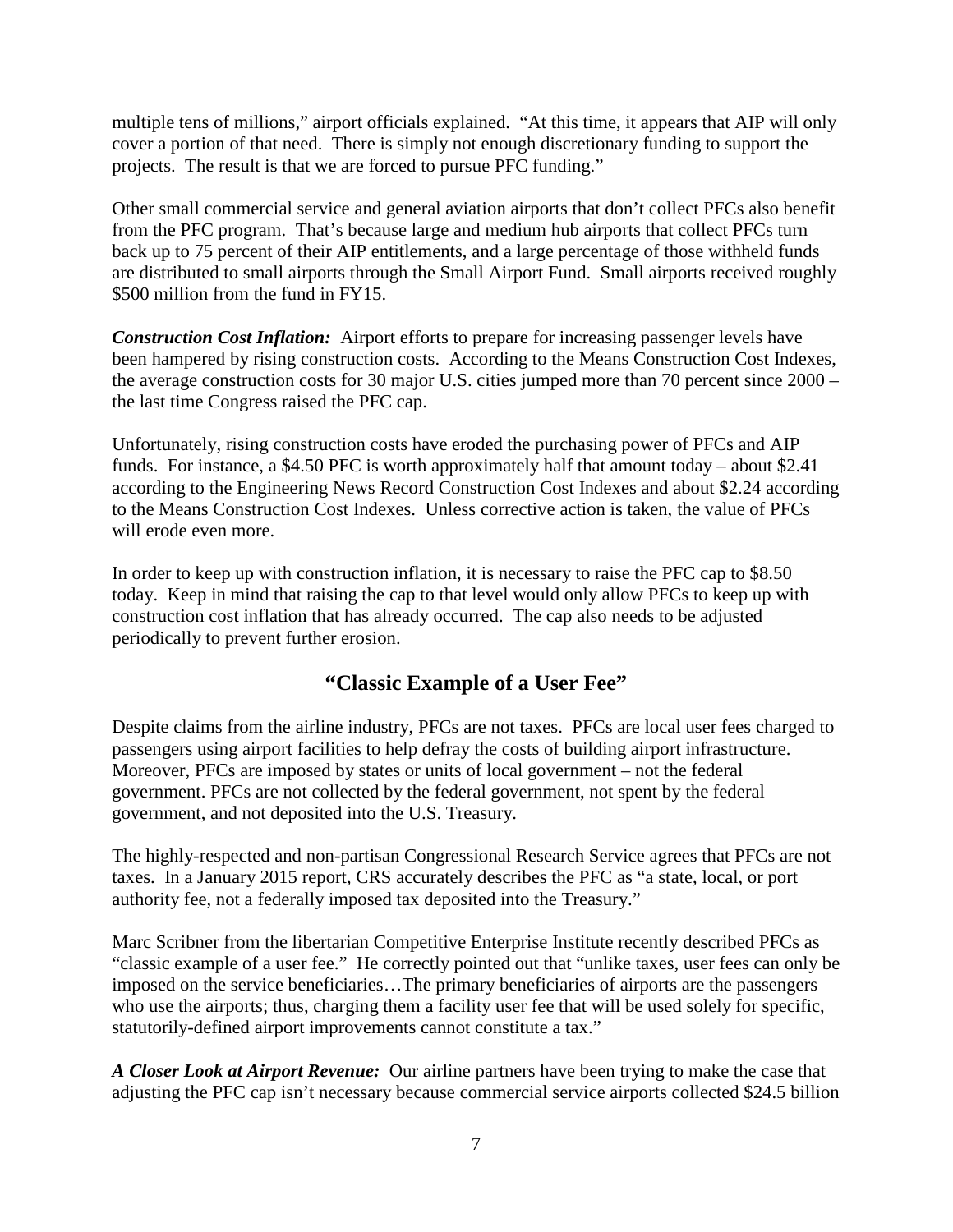in revenues in 2013. But they conveniently ignore the fact that there are expenses associated with operating commercial service airports. The airlines might have a point if airports could have devoted the entire \$24.5 billion for capital projects. But that is most certainly not the case.

The fact is almost half of the airline's estimate – or  $$11.7$  billion – paid for airport operating expenses such as personnel costs, firefighting and law enforcement, utilities, janitorial services, insurance, materials and supplies. According to airport financial reports, airports also had \$6.3 billion in debt service costs in 2013. That's the amount of principal and interest that airports paid for long-term bonds during the year. When combined with airport operating expenses, airport non-capital costs were \$18 billion in 2013 – or 73 percent of A4A's estimate.



The carriers go on to argue that they paid \$10 billion in "airline rents and fees" in 2013. It is true that airports collected that much in "aeronautical revenue." But not all of it came from the airlines as A4A claims. The "aeronautical revenue" category also includes revenue from Fixed Base Operators and landing fees from general aviation and the military. The "passenger airline" portion of aeronautical revenue was \$8.1 billion – almost \$2 billion less than A4A's claim.

Another 25 percent of A4A's estimate – or \$6.2 billion – came from AIP funds and PFCs. And that estimate is misleading because airports didn't actually receive the full \$3.4 billion in AIP grants. According to the FAA, airports received less than \$3 billion in AIP grants in 2013 and slightly less than \$2.8 billion from PFCs. There's no question that \$5.8 billion is a large amount of money. But revenue from those two programs would only cover 38 percent of the more than \$15 billion in annual airport capital needs.

The airlines also argue that modernizing the PFC isn't necessary because airports had \$11.4 billion in unrestricted cash at the end of 2013. Like many Americans and businesses around the country, airports wisely put aside revenue for unexpected emergencies. This ensures that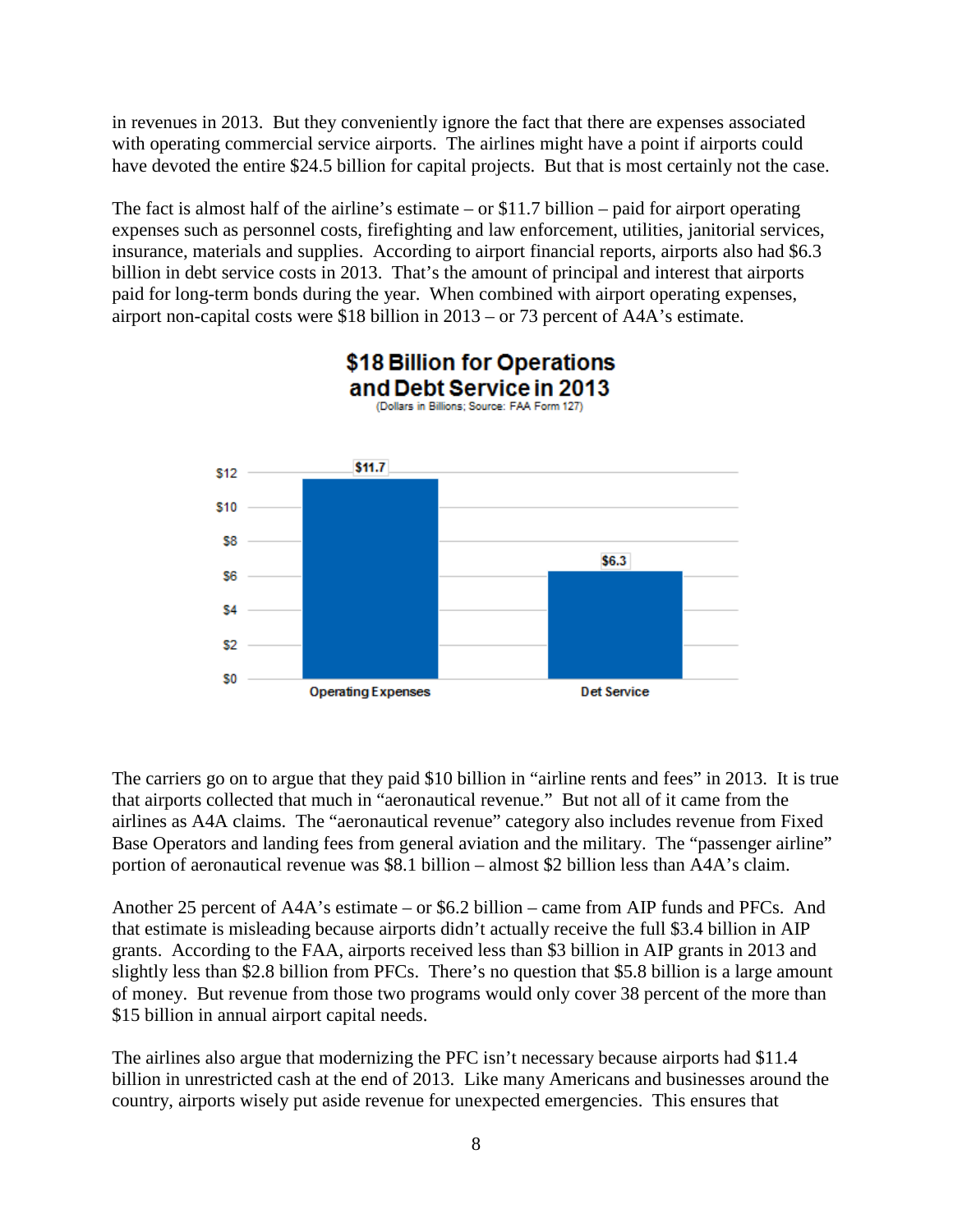airports are prepared in case a natural disaster happens or when incoming revenue suddenly declines such as when a carrier reduces service or pulls out of a market all together.

If airports didn't have those reserves on hand, their credit ratings would likely be downgraded. A lower bond rating would increase airport borrowing costs, which airports would be forced to pass on to airlines. It's seems odd for the airlines to suggest that airports should have less unrestricted cash, since doing so could result in higher borrowing costs and ultimately higher fees for the airlines themselves.

In a 2012 report on rating criteria for airports, Fitch Ratings argues that "airports should have liquidity at least equal to several months of operating/debt service ready." Fitch explains why:

"An important part of its analysis focuses on unrestricted liquidity as the airport sector is susceptible to adverse conditions, whether they come from carrier actions, macro events, or economic cycles. Metrics considered include cash to debt and days cash on hand. With healthy reserves, airports can use unencumbered funds in several ways, including weathering a likely airline bankruptcy, terrorist/health incident, or natural disaster, and also the cash funding of capital improvements or lowering the cost burden passed on to airlines or passengers."

Finally, A4A's estimate also doesn't take into account the amount of debt that airports have outstanding. Airport financial reports show that airports had more than \$83 billion in outstanding debt in 2013. Without a PFC increase, airports will have to issue even more debt to finance their infrastructure projects. Modernizing the PFC cap and paying for more projects on a is a fiscally responsible approach that helps airports and airlines

*Provide Adequate AIP Funding:* AAAE and ACI-NA are also urging Congress to maintain adequate funding for airport infrastructure projects in the next FAA reauthorization bill. No general fund revenues are used for AIP grants. The AIP program is supported entirely by users of the aviation system through various taxes and fees that are deposited into the Airport and Airway Trust Fund.

AIP is a critical source of funding for airports of all sizes and especially smaller airports around the country that don't generate as much PFC revenue or have easy access to the bond market. Large and medium hub airports also depend on AIP funding – particularly money distributed through the Letter of Intent Program – to help pay for large capacity-enhancing projects*.* 

Unfortunately, AIP funding has been trending downwards. S. 223, the Senate-passed version of the last the FAA reauthorization bill proposed \$4.1 billion for AIP in FY11. However, the final version of the legislation (H.R. 658) ratcheted funding back to \$3.35 billion annually.

The AIP program received approximately \$3.1 billion in Fiscal Year 2013 after the diversion of \$253 million to pay for FAA operations. Again, it is important to point out that not all AIP funding actually goes toward airport capital projects. In FY13, for instance, slightly more than \$100 million of AIP went to the FAA to operate the program. Only about \$2.9 billion actually went to airport infrastructure projects.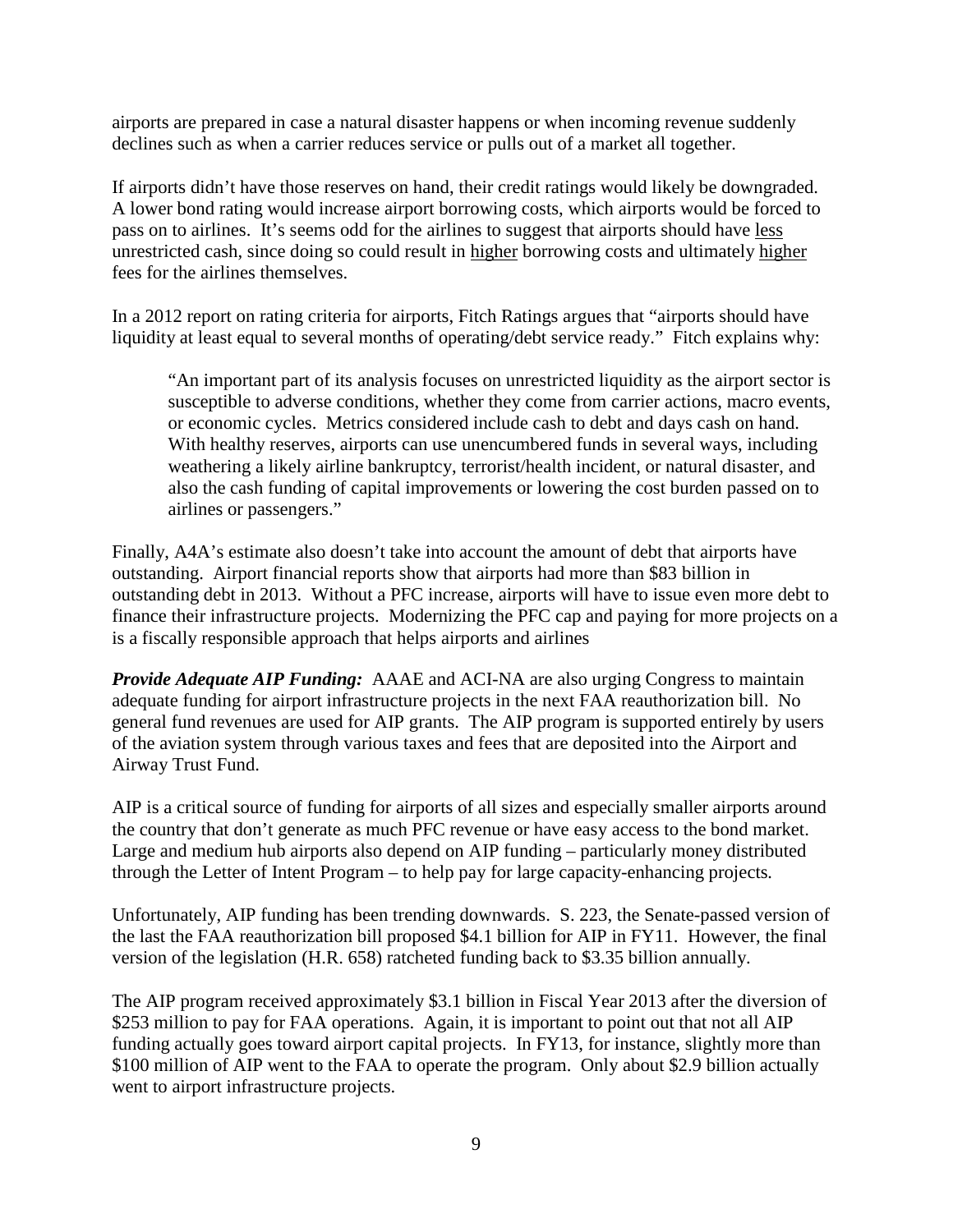Overall AIP funding ticked back up to \$3.35 billion in FY14 and in FY15. However, AIP funding levels have not been nearly enough to cover the FAA's estimated \$6.7 billion in annual AIP-eligible projects. Like the stagnant PFC cap, flat AIP funding has lost ground to construction cost inflation over the years.



<sup>\*</sup>Includes \$253 million cut.

*Opportunity to Recalibrate AIP:* Raising the PFC cap to \$8.50 and periodically adjusting it for inflation could potentially open the door to recalibrate the AIP program. With a PFC increase firmly in place, limited federal funds could be focused on smaller airports that need AIP funds the most. Many large airports are willing to give up their entitlements in exchange for a sufficient PFC increase. But again, any effort to modify the AIP program must begin by modernizing the PFC cap and indexing it for inflation.

The Administration has proposed to raise the PFC cap to \$8 and reduce AIP from \$3.35 billion to \$2.9 billion – saving about \$450 million annually. The Administration is also simultaneously proposing to eliminate entitlements for large hub airports. But the Administration has rightfully made it clear that its proposal to reduce AIP funding is contingent upon raising the PFC cap.

The Administration's plan represents a step in the right direction. However, airports are calling on Congress to update the PFC cap slightly higher to \$8.50 and to index it for inflation. If our proposal were adopted, the AIP program could also be recalibrated to focus limited federal funds on smaller airports. But a number of steps would be required to ensure that small communities are kept whole if AIP funding dips below \$3.2 billion because of formulas in current law.

*AIP Funding and ATC Reform:* As Congress considers proposals to reform the nation's Air Traffic Control system and transform how the FAA is financed, we urge you to keep the fundamental structure of the federal AIP program intact. While some may say the Air Traffic Control modernization process is broken, most would agree that the AIP program is not.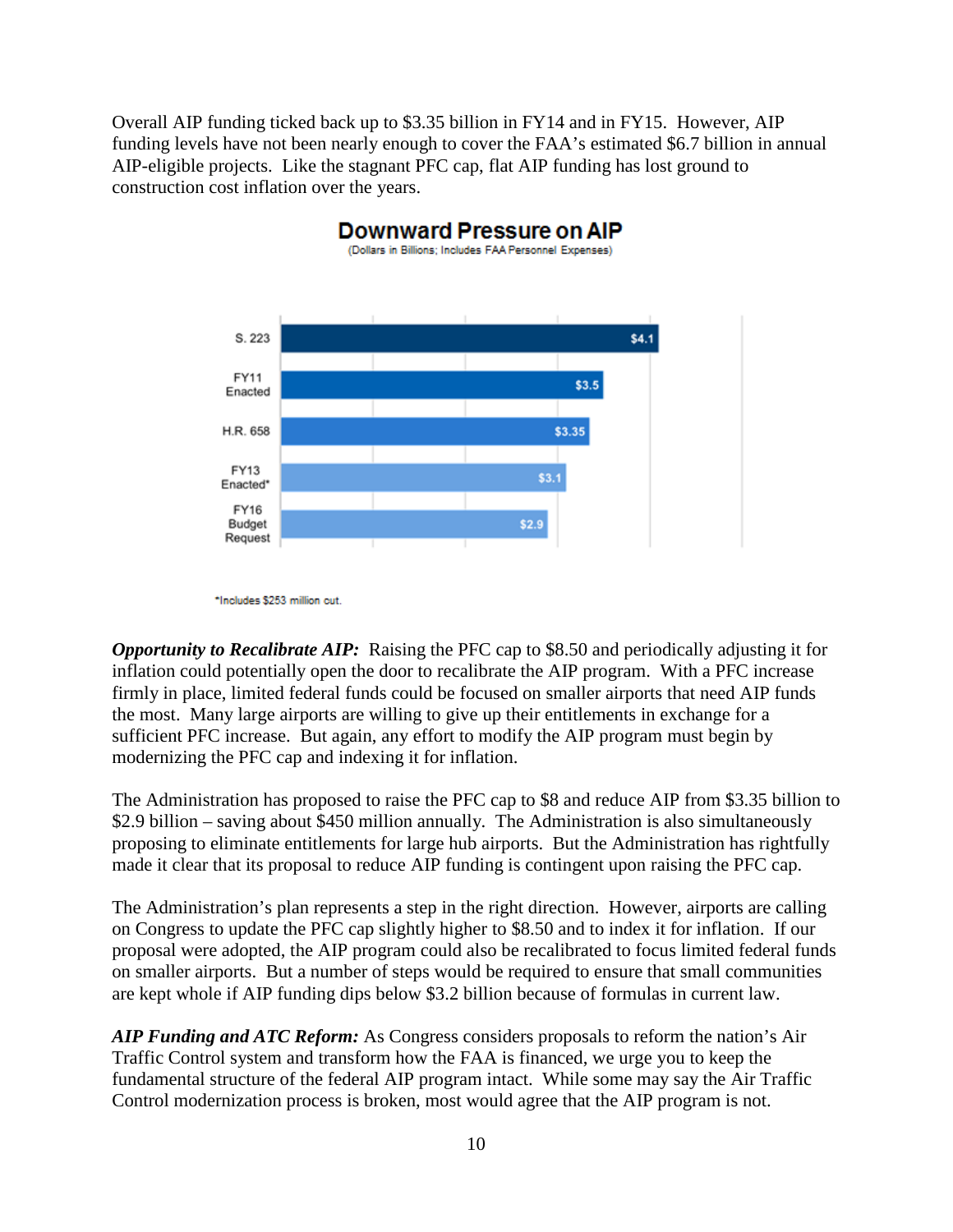The AIP program has a decades-long, demonstrated record of success in building critical infrastructure at airports of all sizes. Maintaining a solid federal program with sufficient funds for large and small airports is essential to the long-term viability of airports around the country and the entire aviation system.

As you consider proposals to transform the FAA, we urge you to maintain a sufficient and stable revenue stream to support capital projects at large and small airports. Airport operators strongly believe that they should continue to receive revenue from a dedicated airport trust fund rather than the less predictable general fund as some have proposed.

*Preserve and Restore Tax Exempt Financing for Airport Bonds:* While it isn't under this committee's jurisdiction, airports urge you to work with your colleagues on the Senate Finance Committee to help finance infrastructure projects with bonds. Specifically, we are urging Congress to retain the tax exemption for municipal bonds and to eliminate the tax burden of the Alternative Minimum Tax (AMT) on airport private activity bonds.

AAAE and ACI-NA have long argued that federal tax law unfairly classifies the vast majority of bonds that airports use as private activity even though they are used to finance runways, taxiways and other facilities that benefit the public. Since private activity bonds are subject to the AMT, airport bond issuers traditionally have been charged higher interest rates on their borrowing.

A permanent AMT fix would help airports reduce their borrowing costs, allow them to invest in more infrastructure projects, and support more jobs. Since reducing borrowing costs would benefit airports and their customers, this is one airport infrastructure financing proposal that airports and airlines will likely continue to agree makes sense.

*Close Bag Fee Loophole:* While airports and airlines may agree on the need for AMT relief, we continue to have a fundamental disagreement over the airlines' increasing reliance on baggage fees and other ancillary charges. Airports are recommending that those fees be subject to the same aviation excise taxes as base air fares and that the revenue be deposited into the Airport and Airway Trust Fund.

Airport operators respect our airline partners and the highly competitive nature of the commercial airline industry. However, at a time when federal funding for airport infrastructure projects is stagnant, and the purchasing power of PFCs is eroding, the airlines' current business model simultaneously reduces funds that could be used for airport infrastructure projects and air traffic control modernization.

Air carriers are increasingly relying on revenue generated from checked baggage fees and other ancillary charges and less on funds from base airline tickets. Unlike airline tickets, baggage fees and some other ancillary charges are not subject to a 7.5 percent excise tax. In other words, the airlines' a la carte pricing model allows carriers to avoid paying aviation excise taxes for services that were once included in the price of traditional airline tickets.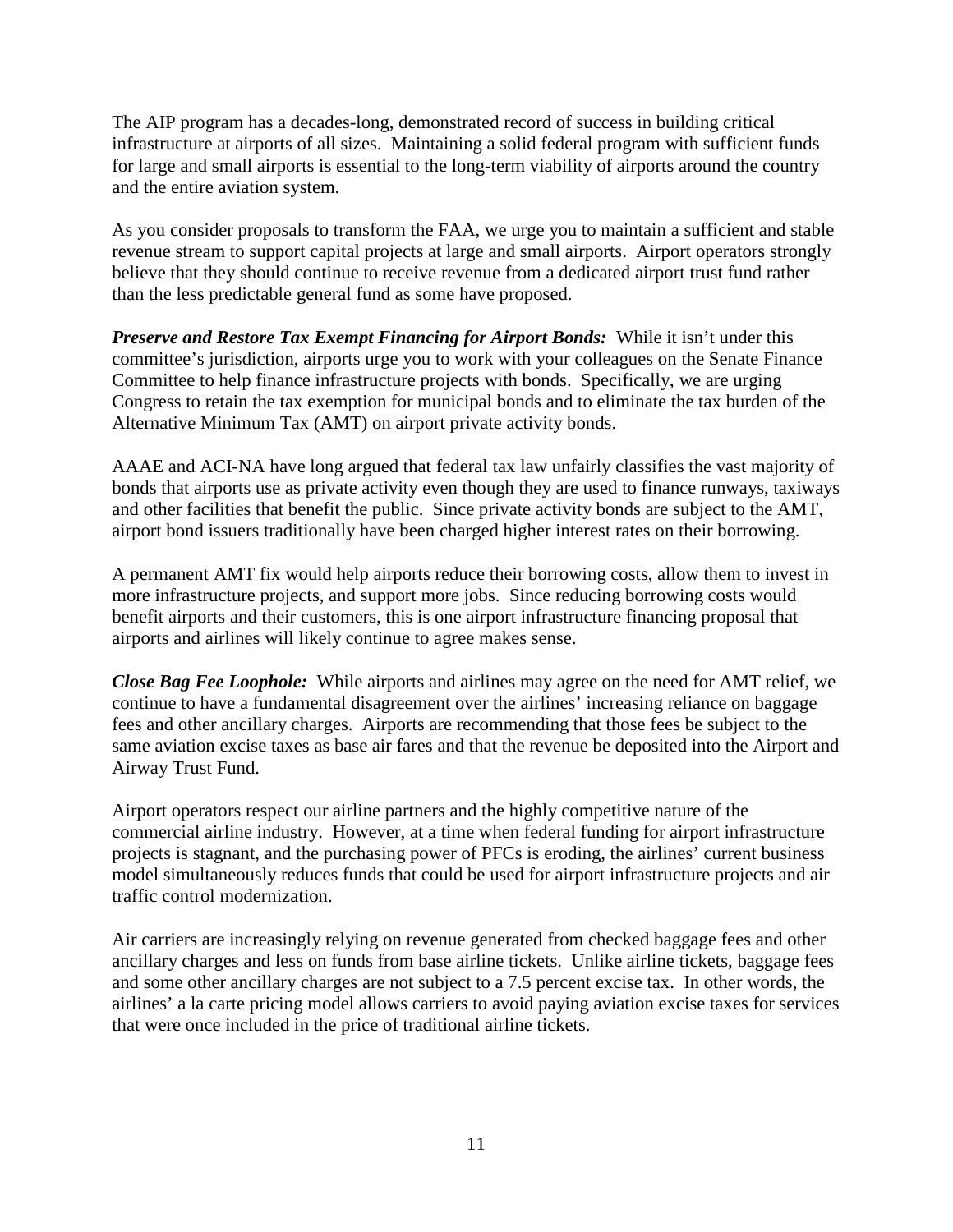The airlines' reliance on baggage fees and the shrinking percentage of revenue from base fares has been a growing trend in recent years. According to BTS, the percentage of airline revenue from base fares has dropped from almost 88 percent in 1990 to slightly less than 71 percent in 2013 – the last full year currently available.



According to BTS, U.S. airlines collected slightly more than \$3.35 billion in baggage fees in 2013 – and the carriers were on track to collect at least that amount in 2014. Those figures are for bag fees alone and do not include revenue that carriers generate from reservation change fees and other ancillary charges. The 2013 airline bag fee revenue is almost the same amount that Congress approved for AIP in FY14 and FY15. It's also more than airports collected in PFC revenue last year.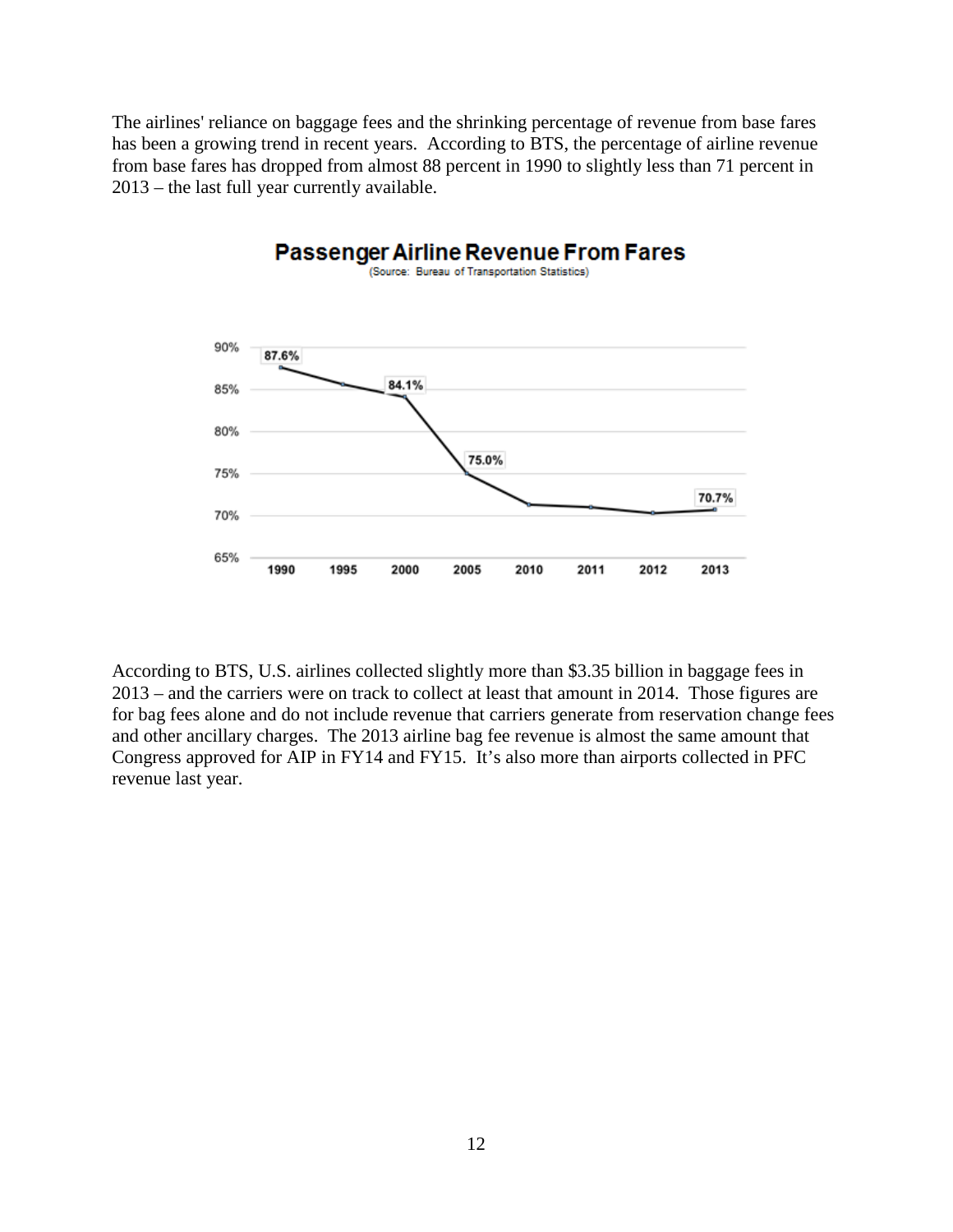

\*Latest available data.

The airlines' use of ancillary fees shortchanges the Airport and Airway Trust Fund of revenue that could otherwise support airport infrastructure projects, air traffic control modernization, and other aviation system improvements. Between 2008 and the third quarter of 2014, the airlines raked in more than \$20 billion in revenue from bag fees.

Closing the baggage fee loophole and charging the same 7.5 percent as base fares would have generated approximately \$250 million in 2013 – about the same amount of AIP cuts that airports sustained that year to fund FAA operations. From 2008 through the third quarter of 2014, the bag fee loophole cost the trust fund \$1.5 billion. Again, that's revenue that could be used to pay for NextGen and airport infrastructure projects.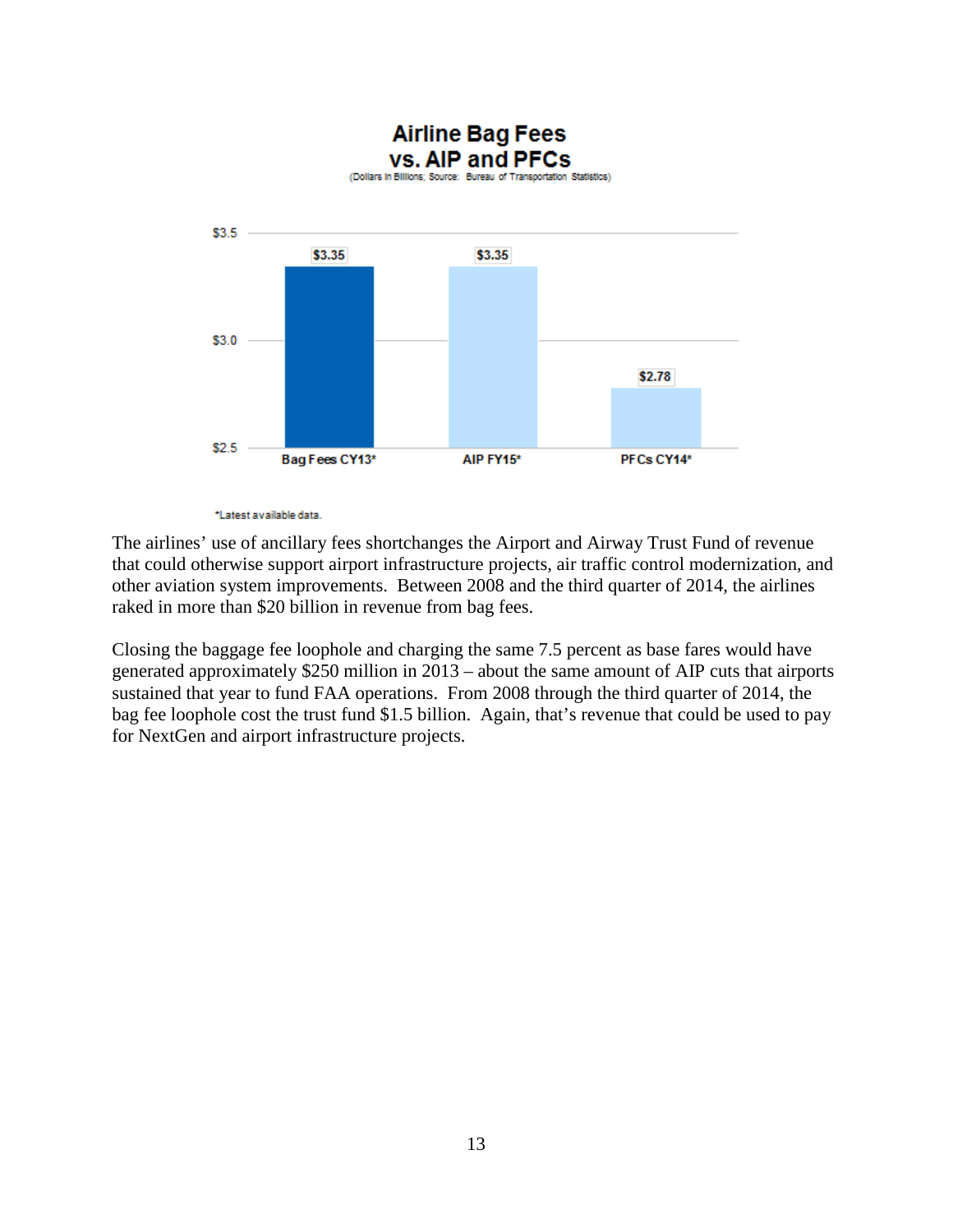

#### \*Through 3Q 2014

We appreciate the airlines' responsibility to answer to their shareholders. And airports want our airline partners to be successful. But the ancillary fee loophole should be closed. Doing so would generate about \$1 billion every four years that could be used for AIP and NextGen. It would also help the nation meet the long-term needs of our aviation system.

## **Recommendations for Helping Small Communities**

This Committee has a long bipartisan track record of looking out for small communities and supporting programs that ensure people who live and work in rural areas have access to our aviation system. As you consider the next FAA bill, we urge you to maintain funding for small community programs and protect the cost-effective Contract Tower Program.

*Essential Air Service:* Congress created the Essential Air Service (EAS) program as part of the Airline Deregulation Act of 1978 to ensure that small communities could maintain a minimal level of scheduled air service. Since then, this program has successfully allowed people who live in rural and less populated areas to have access to the national aviation system. According to DOT, 160 communities participate in the EAS program including 44 in Alaska.

Commercial air service is not just a matter of convenience for leisure travelers. It is also critical to economic development efforts in communities around the country. Without reliable commercial air service made possible by the EAS program, it would be difficult for many small communities to retain and attract businesses that create jobs.

The last FAA bill included a number of EAS reforms. For instance, the bill eliminated service to communities with fewer than 10 enplanements a day except those communities more than 175 miles from a large or medium hub airport and those located in Alaska and Hawaii. The bill also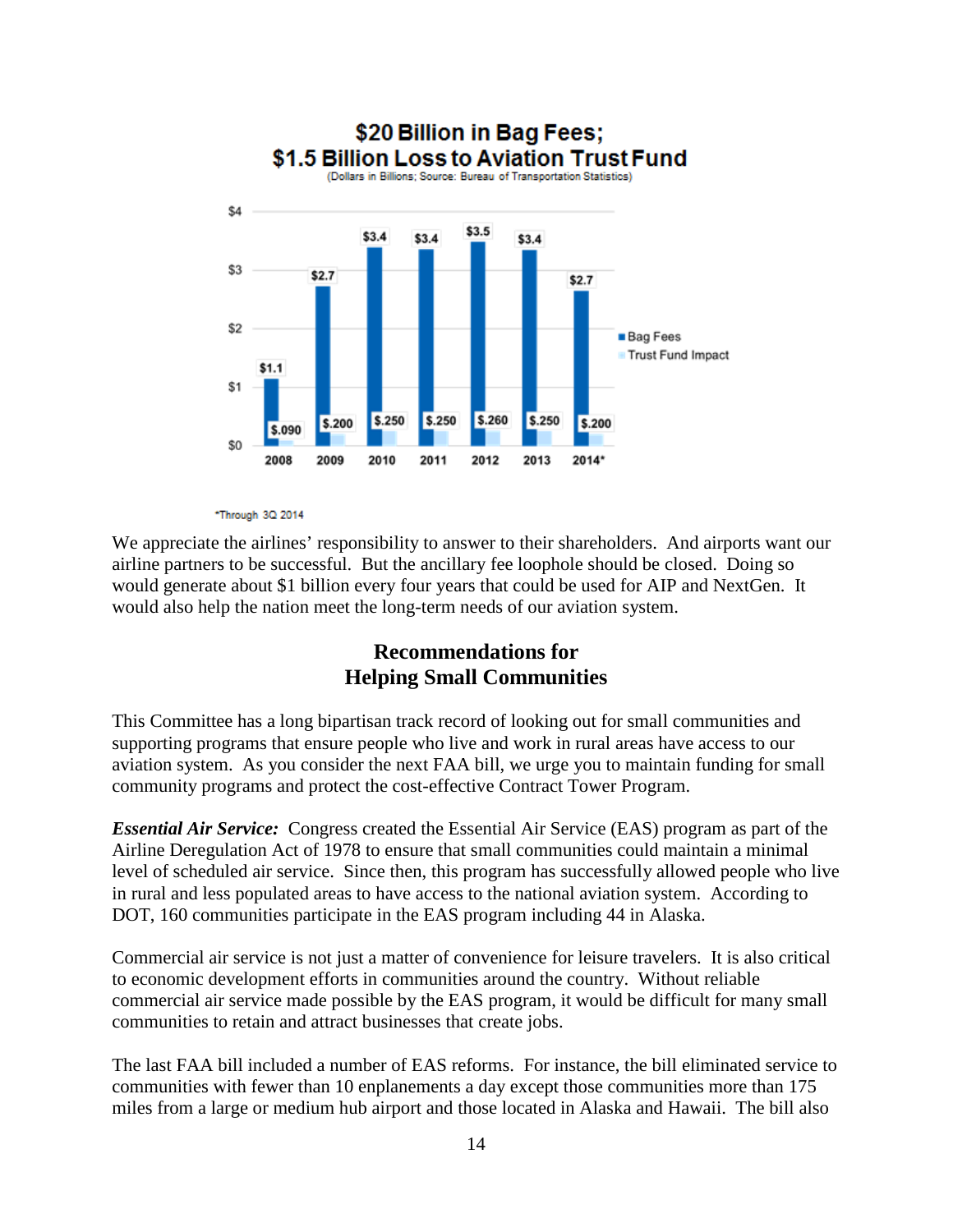left intact a provision to eliminate service to communities with more than \$1,000 per passenger subsidy – a proposal that Congress approved as part of a previous short-term extension.

*Small Community Air Service Development Program:* AAAE and ACI-NA have been longtime proponents of the Small Community Air Service Development Program. Since Congress created the program as part of H.R. 1000, the Wendell H. Ford Aviation Investment and Reform Act for the  $21<sup>st</sup>$  Century, it has helped numerous small communities suffering from insufficient air service or unreasonably high fares.

DOT Assistant Secretary for Aviation and International Affairs Susan Kurland told House lawmakers last year that small community grants "fund a wide range of projects, including various kinds of financial incentives to airlines, intermodal solutions such as shuttle services to the airport, leakage studies, cutting edge marketing techniques, and start-up cost offsets."

It is worth noting that small communities that participate in the program bring significant local funds to the table. According to Assistant Secretary Kurland, more than half of grantees contributed at least 20 percent of the costs, and 12 percent paid at least 50 percent of the costs.

Small airports around the country face numerous challenges including a consolidated airline industry and regional airlines that terminate service because they say there is a shortage of commercial pilots. Since many small communities are struggling to maintain and attract new commercial service it is now more important than ever to fund this program.

Vision 100 authorized \$35 million per year for the Small Community program. Congress reduced that level to \$6 million annually in the last FAA reauthorization bill. We urge you to authorize at least \$6 million annually for this program in the next FAA bill.

We also urge you to make a technical change to the program. Under current law, only those airports that were classified as a small hub airport or smaller in calendar year 1997 are eligible to participate in the Small Community program. That requirement unfairly excludes a handful of small airports from participating in the program because they were classified as a medium hub in 1997 even though they are classified as a small hub today.

Airports that have dropped out of the medium hub category in recent years should be eligible to participate in the Small Community Air Service Development Program just like other small airports. Allowing all current small hub and non-hub airports to be eligible to participate in this program would be a welcome technical fix that could help more small airports suffering from insufficient air service or unreasonably high fares.

*Contract Tower Program:* On behalf of the 252 airports in 46 states that participate in the FAA Contract Tower (FCT) Program, we would like to thank members of this Committee for your long-standing and critical support of this program. We are grateful that so many of you led the charge to keep 149 Contract Towers open during the first round of sequestration in 2013.

As a result of this 33-year government/industry partnership, the FCT Program enhances aviation safety at airports that otherwise would not have a tower. It also plays a key role in connecting